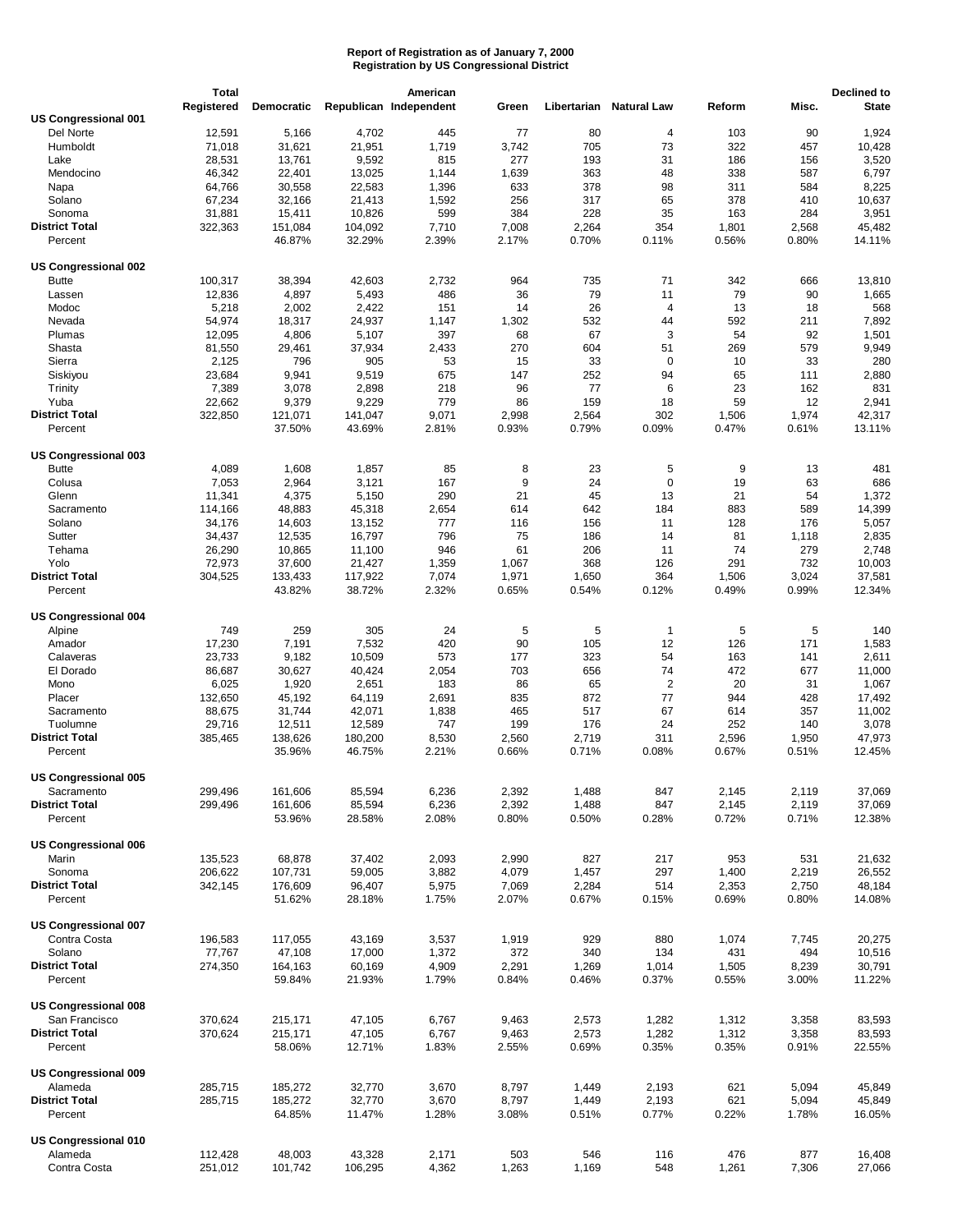|                             | <b>Total</b> |            |         | American               |              |             |              |             |              | Declined to  |
|-----------------------------|--------------|------------|---------|------------------------|--------------|-------------|--------------|-------------|--------------|--------------|
|                             | Registered   | Democratic |         | Republican Independent | Green        | Libertarian | Natural Law  | Reform      | Misc.        | <b>State</b> |
| <b>District Total</b>       | 363,440      | 149,745    | 149,623 | 6,533                  | 1,766        | 1,715       | 664          | 1,737       | 8,183        | 43,474       |
| Percent                     |              | 41.20%     | 41.17%  | 1.80%                  | 0.49%        | 0.47%       | 0.18%        | 0.48%       | 2.25%        | 11.96%       |
|                             |              |            |         |                        |              |             |              |             |              |              |
| <b>US Congressional 011</b> |              |            |         |                        |              |             |              |             |              |              |
| Sacramento                  | 62,935       | 25,876     | 26,975  | 1,351                  | 243          | 295         | 104          | 388         | 245          | 7,458        |
| San Joaquin                 | 192,170      | 85,154     | 85,229  | 3,080                  | 486          | 906         | 144          | 514         | 3,772        | 12,885       |
| <b>District Total</b>       |              |            |         |                        |              |             | 248          | 902         |              | 20,343       |
|                             | 255,105      | 111,030    | 112,204 | 4,431                  | 729          | 1,201       |              |             | 4,017        |              |
| Percent                     |              | 43.52%     | 43.98%  | 1.74%                  | 0.29%        | 0.47%       | 0.10%        | 0.35%       | 1.57%        | 7.97%        |
|                             |              |            |         |                        |              |             |              |             |              |              |
| US Congressional 012        |              |            |         |                        |              |             |              |             |              |              |
| San Francisco               | 95,368       | 51,818     | 16,991  | 1,494                  | 1,951        | 548         | 272          | 286         | 609          | 21,399       |
| San Mateo                   | 196,615      | 103,355    | 52,618  | 3,438                  | 1,234        | 908         | 507          | 777         | 826          | 32,952       |
| <b>District Total</b>       | 291,983      | 155,173    | 69,609  | 4,932                  | 3,185        | 1,456       | 779          | 1,063       | 1,435        | 54,351       |
| Percent                     |              | 53.14%     | 23.84%  | 1.69%                  | 1.09%        | 0.50%       | 0.27%        | 0.36%       | 0.49%        | 18.61%       |
|                             |              |            |         |                        |              |             |              |             |              |              |
| US Congressional 013        |              |            |         |                        |              |             |              |             |              |              |
| Alameda                     | 224,324      | 124,142    | 54,178  | 4,000                  | 1,168        | 1,101       | 587          | 948         | 2,359        | 35,841       |
| Santa Clara                 | 27,145       | 11,894     | 7,936   | 546                    | 101          | 149         | 48           | 206         | 158          | 6,107        |
| <b>District Total</b>       | 251,469      | 136,036    | 62,114  | 4,546                  | 1,269        | 1,250       | 635          | 1,154       | 2,517        | 41,948       |
| Percent                     |              | 54.10%     | 24.70%  | 1.81%                  | 0.50%        | 0.50%       | 0.25%        | 0.46%       | 1.00%        | 16.68%       |
|                             |              |            |         |                        |              |             |              |             |              |              |
| <b>US Congressional 014</b> |              |            |         |                        |              |             |              |             |              |              |
| San Mateo                   | 113,900      | 55,311     | 35,740  | 1,949                  | 1,203        | 789         | 191          | 687         | 543          | 17,487       |
| Santa Clara                 | 175,440      | 79,200     | 55,566  | 2,451                  | 1,781        | 1,490       | 337          | 1,194       | 551          | 32,870       |
| <b>District Total</b>       |              |            |         |                        |              |             | 528          |             |              |              |
|                             | 289,340      | 134,511    | 91,306  | 4,400                  | 2,984        | 2,279       |              | 1,881       | 1,094        | 50,357       |
| Percent                     |              | 46.49%     | 31.56%  | 1.52%                  | 1.03%        | 0.79%       | 0.18%        | 0.65%       | 0.38%        | 17.40%       |
|                             |              |            |         |                        |              |             |              |             |              |              |
| <b>US Congressional 015</b> |              |            |         |                        |              |             |              |             |              |              |
| Santa Clara                 | 273,117      | 120,169    | 97,218  | 5,051                  | 1,600        | 2,071       | 533          | 1,897       | 942          | 43,636       |
| Santa Cruz                  | 33,162       | 15,021     | 10,127  | 629                    | 1,027        | 550         | 60           | 320         | 236          | 5,192        |
| <b>District Total</b>       | 306,279      | 135,190    | 107,345 | 5,680                  | 2,627        | 2,621       | 593          | 2,217       | 1,178        | 48,828       |
| Percent                     |              | 44.14%     | 35.05%  | 1.85%                  | 0.86%        | 0.86%       | 0.19%        | 0.72%       | 0.38%        | 15.94%       |
|                             |              |            |         |                        |              |             |              |             |              |              |
| US Congressional 016        |              |            |         |                        |              |             |              |             |              |              |
| Santa Clara                 | 231,235      | 116,384    | 62,048  | 4,985                  | 1,194        | 1,584       | 580          | 1,588       | 1,723        | 41,149       |
| <b>District Total</b>       | 231,235      | 116,384    | 62,048  | 4,985                  | 1,194        | 1,584       | 580          | 1,588       | 1,723        | 41,149       |
| Percent                     |              | 50.33%     | 26.83%  | 2.16%                  | 0.52%        | 0.69%       | 0.25%        | 0.69%       | 0.75%        | 17.80%       |
|                             |              |            |         |                        |              |             |              |             |              |              |
| US Congressional 017        |              |            |         |                        |              |             |              |             |              |              |
| Monterey                    | 142,479      | 70,058     | 45,914  | 3,035                  | 1,023        | 753         | 152          | 700         | 1,286        | 19,558       |
| San Benito                  | 23,982       | 11,154     | 8,479   | 587                    | 106          | 190         | 14           | 142         | 160          | 3,150        |
| Santa Cruz                  |              |            |         |                        |              | 912         | 240          | 683         | 1,014        | 15,236       |
|                             | 99,117       | 54,189     | 21,576  | 1,556                  | 3,711        |             |              |             |              |              |
| <b>District Total</b>       | 265,578      | 135,401    | 75,969  | 5,178                  | 4,840        | 1,855       | 406          | 1,525       | 2,460        | 37,944       |
| Percent                     |              | 50.98%     | 28.61%  | 1.95%                  | 1.82%        | 0.70%       | 0.15%        | 0.57%       | 0.93%        | 14.29%       |
|                             |              |            |         |                        |              |             |              |             |              |              |
| US Congressional 018        |              |            |         |                        |              |             |              |             |              |              |
| Fresno                      | 1,986        | 1,132      | 574     | 39                     | 3            | 11          | $\mathbf{1}$ | 8           | 17           | 201          |
| Madera                      | 461          | 196        | 211     | 11                     | $\mathbf{1}$ | $\mathbf 0$ | $\mathbf 0$  | $\mathbf 0$ | $\mathbf{1}$ | 41           |
| Merced                      | 76,865       | 42,031     | 24,582  | 1,656                  | 144          | 254         | 45           | 230         | 337          | 7,586        |
| San Joaquin                 | 4,730        | 1,511      | 2,714   | 81                     | 10           | 23          | $\mathbf 0$  | 20          | 59           | 312          |
| Stanislaus                  | 198,894      | 93,530     | 74,513  | 4,911                  | 548          | 961         | 192          | 1,166       | 2,078        | 20,995       |
| <b>District Total</b>       | 282,936      | 138,400    | 102,594 | 6,698                  | 706          | 1,249       | 238          | 1,424       | 2,492        | 29,135       |
| Percent                     |              | 48.92%     | 36.26%  | 2.37%                  | 0.25%        | 0.44%       | 0.08%        | 0.50%       | 0.88%        | 10.30%       |
|                             |              |            |         |                        |              |             |              |             |              |              |
| <b>US Congressional 019</b> |              |            |         |                        |              |             |              |             |              |              |
| Fresno                      | 227,824      | 94,331     | 102,612 | 4,339                  | 804          | 1,084       | 297          | 874         | 756          | 22,727       |
| Madera                      | 46,060       | 17,953     | 21,400  | 1,051                  | 156          | 235         | 62           | 171         | 273          | 4,759        |
| Mariposa                    | 9,904        | 3,638      | 4,512   | 246                    | 89           | 81          | 6            | 38          | 86           | 1,208        |
| Tulare                      | 24,275       | 8,301      | 12,423  | 563                    | 78           | 98          | 30           | 57          | 112          | 2,613        |
| <b>District Total</b>       | 308,063      | 124,223    | 140,947 | 6,199                  | 1,127        | 1,498       | 395          | 1,140       | 1,227        | 31,307       |
| Percent                     |              | 40.32%     |         | 2.01%                  | 0.37%        | 0.49%       |              | 0.37%       | 0.40%        | 10.16%       |
|                             |              |            | 45.75%  |                        |              |             | 0.13%        |             |              |              |
|                             |              |            |         |                        |              |             |              |             |              |              |
| US Congressional 020        |              |            |         |                        |              |             |              |             |              |              |
| Fresno                      | 78,770       | 43,549     | 24,640  | 1,600                  | 157          | 291         | 110          | 271         | 470          | 7,682        |
| Kern                        | 48,115       | 27,108     | 14,311  | 1,210                  | 61           | 188         | 72           | 198         | 321          | 4,646        |
| Kings                       | 41,678       | 17,993     | 17,518  | 1,054                  | 58           | 126         | 67           | 106         | 282          | 4,474        |
| Tulare                      | 21,492       | 10,555     | 7,892   | 441                    | 36           | 73          | 30           | 54          | 126          | 2,285        |
| <b>District Total</b>       | 190,055      | 99,205     | 64,361  | 4,305                  | 312          | 678         | 279          | 629         | 1,199        | 19,087       |
| Percent                     |              | 52.20%     | 33.86%  | 2.27%                  | 0.16%        | 0.36%       | 0.15%        | 0.33%       | 0.63%        | 10.04%       |
|                             |              |            |         |                        |              |             |              |             |              |              |
| <b>US Congressional 021</b> |              |            |         |                        |              |             |              |             |              |              |
| Kern                        | 201,329      | 69,403     | 101,339 | 5,723                  | 454          | 1,298       | 211          | 981         | 760          | 21,160       |
| Tulare                      | 68,762       | 27,824     | 30,374  | 1,748                  | 150          | 296         | 101          | 198         | 301          | 7,770        |
| <b>District Total</b>       | 270,091      | 97,227     | 131,713 | 7,471                  | 604          | 1,594       | 312          | 1,179       | 1,061        | 28,930       |
| Percent                     |              | 36.00%     | 48.77%  | 2.77%                  | 0.22%        | 0.59%       | 0.12%        | 0.44%       | 0.39%        | 10.71%       |
|                             |              |            |         |                        |              |             |              |             |              |              |
| US Congressional 022        |              |            |         |                        |              |             |              |             |              |              |
|                             |              |            |         |                        |              |             |              | 654         |              |              |
| San Luis Obispo             | 127,343      | 47,523     | 56,115  | 2,768                  | 1,447        | 907         | 256          |             | 2,005        | 15,668       |
| Santa Barbara               | 192,029      | 80,160     | 72,287  | 3,858                  | 2,286        | 1,219       | 379          | 882         | 2,655        | 28,303       |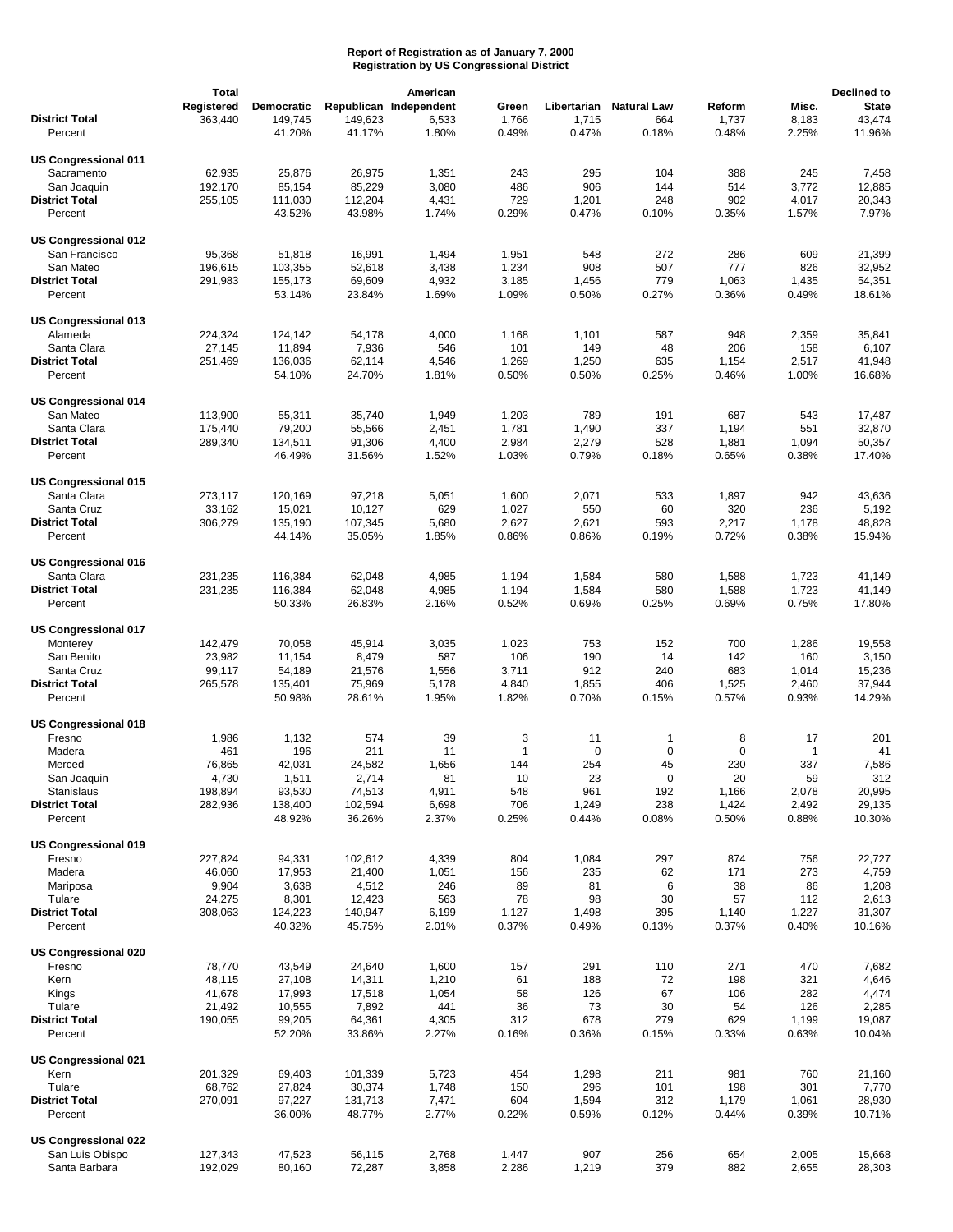|                                            | <b>Total</b> |            |         | American               |       |             |                    |        |       | Declined to  |
|--------------------------------------------|--------------|------------|---------|------------------------|-------|-------------|--------------------|--------|-------|--------------|
|                                            | Registered   | Democratic |         | Republican Independent | Green | Libertarian | <b>Natural Law</b> | Reform | Misc. | <b>State</b> |
| <b>District Total</b>                      | 319,372      | 127,683    | 128,402 | 6,626                  | 3,733 | 2,126       | 635                | 1,536  | 4,660 | 43,971       |
| Percent                                    |              | 39.98%     | 40.20%  | 2.07%                  | 1.17% | 0.67%       | 0.20%              | 0.48%  | 1.46% | 13.77%       |
|                                            |              |            |         |                        |       |             |                    |        |       |              |
| US Congressional 023                       |              |            |         |                        |       |             |                    |        |       |              |
| Santa Barbara                              | 6,653        | 3,029      | 2,255   | 155                    | 76    | 45          | 10                 | 17     | 72    | 994          |
| Ventura                                    | 291,211      | 117,759    | 117,203 | 6,796                  | 2,033 | 1,742       | 982                | 1,971  | 3,079 | 39,646       |
| <b>District Total</b>                      | 297,864      | 120,788    | 119,458 | 6,951                  | 2,109 | 1,787       | 992                | 1,988  | 3,151 | 40,640       |
| Percent                                    |              | 40.55%     | 40.10%  | 2.33%                  | 0.71% | 0.60%       | 0.33%              | 0.67%  | 1.06% | 13.64%       |
|                                            |              |            |         |                        |       |             |                    |        |       |              |
| <b>US Congressional 024</b>                |              |            |         |                        |       |             |                    |        |       |              |
| Los Angeles                                | 262,896      | 127,357    | 87,640  | 4,484                  | 1,544 | 1,617       | 788                | 1,757  | 2,547 | 35,162       |
| Ventura                                    | 71,311       | 22,692     | 34,843  | 1,394                  | 346   | 450         | 112                | 683    | 631   | 10,160       |
| <b>District Total</b>                      | 334,207      | 150,049    | 122,483 | 5,878                  | 1,890 | 2,067       | 900                | 2,440  | 3,178 | 45,322       |
| Percent                                    |              | 44.90%     | 36.65%  | 1.76%                  | 0.57% | 0.62%       | 0.27%              | 0.73%  | 0.95% | 13.56%       |
|                                            |              |            |         |                        |       |             |                    |        |       |              |
| US Congressional 025                       |              |            |         |                        |       |             |                    |        |       |              |
| Los Angeles                                | 324,202      | 122,707    | 144,621 | 7,250                  | 1,058 | 1,709       | 805                | 1,600  | 2,692 | 41,760       |
| <b>District Total</b>                      | 324,202      | 122,707    | 144,621 | 7,250                  | 1,058 | 1,709       | 805                | 1,600  | 2,692 | 41,760       |
| Percent                                    |              | 37.85%     | 44.61%  | 2.24%                  | 0.33% | 0.53%       | 0.25%              | 0.49%  | 0.83% | 12.88%       |
|                                            |              |            |         |                        |       |             |                    |        |       |              |
| <b>US Congressional 026</b>                |              |            |         |                        |       |             |                    |        |       |              |
| Los Angeles                                | 199.181      | 117,217    | 44,154  | 3,826                  | 858   | 1,045       | 677                | 968    | 2,586 | 27,850       |
| <b>District Total</b>                      | 199,181      | 117,217    | 44,154  | 3,826                  | 858   | 1,045       | 677                | 968    | 2,586 | 27,850       |
| Percent                                    |              | 58.85%     | 22.17%  | 1.92%                  | 0.43% | 0.52%       | 0.34%              | 0.49%  | 1.30% | 13.98%       |
|                                            |              |            |         |                        |       |             |                    |        |       |              |
| <b>US Congressional 027</b>                |              |            |         |                        |       |             |                    |        |       |              |
| Los Angeles<br><b>District Total</b>       | 308,333      | 136,230    | 114,966 | 4,864                  | 1,642 | 1,824       | 882                | 1,660  | 2,717 | 43,548       |
|                                            | 308,333      | 136,230    | 114,966 | 4,864                  | 1,642 | 1,824       | 882                | 1,660  | 2,717 | 43,548       |
| Percent                                    |              | 44.18%     | 37.29%  | 1.58%                  | 0.53% | 0.59%       | 0.29%              | 0.54%  | 0.88% | 14.12%       |
| US Congressional 028                       |              |            |         |                        |       |             |                    |        |       |              |
| Los Angeles                                | 305,691      | 124,108    | 125,215 | 5,576                  | 1,357 | 1,432       | 1,055              | 1,095  | 2,593 | 43,260       |
| <b>District Total</b>                      | 305,691      | 124,108    | 125,215 | 5,576                  | 1,357 | 1,432       | 1,055              | 1,095  | 2,593 | 43,260       |
| Percent                                    |              | 40.60%     | 40.96%  | 1.82%                  | 0.44% | 0.47%       | 0.35%              | 0.36%  | 0.85% | 14.15%       |
|                                            |              |            |         |                        |       |             |                    |        |       |              |
| US Congressional 029                       |              |            |         |                        |       |             |                    |        |       |              |
| Los Angeles                                | 349,362      | 191,496    | 82,841  | 5,387                  | 2,957 | 2,424       | 1,292              | 2,526  | 3,655 | 56,784       |
| <b>District Total</b>                      | 349,362      | 191,496    | 82,841  | 5,387                  | 2,957 | 2,424       | 1,292              | 2,526  | 3,655 | 56,784       |
| Percent                                    |              | 54.81%     | 23.71%  | 1.54%                  | 0.85% | 0.69%       | 0.37%              | 0.72%  | 1.05% | 16.25%       |
|                                            |              |            |         |                        |       |             |                    |        |       |              |
| US Congressional 030                       |              |            |         |                        |       |             |                    |        |       |              |
| Los Angeles                                | 167,029      | 103,010    | 29,463  | 2,691                  | 1,089 | 924         | 783                | 567    | 2,669 | 25,833       |
| <b>District Total</b>                      | 167,029      | 103,010    | 29,463  | 2,691                  | 1,089 | 924         | 783                | 567    | 2,669 | 25,833       |
| Percent                                    |              | 61.67%     | 17.64%  | 1.61%                  | 0.65% | 0.55%       | 0.47%              | 0.34%  | 1.60% | 15.47%       |
|                                            |              |            |         |                        |       |             |                    |        |       |              |
| US Congressional 031                       |              |            |         |                        |       |             |                    |        |       |              |
| Los Angeles                                | 202,195      | 114,598    | 46,109  | 3,722                  | 609   | 754         | 695                | 557    | 2,555 | 32,596       |
| <b>District Total</b>                      | 202,195      | 114,598    | 46,109  | 3,722                  | 609   | 754         | 695                | 557    | 2,555 | 32,596       |
| Percent                                    |              | 56.68%     | 22.80%  | 1.84%                  | 0.30% | 0.37%       | 0.34%              | 0.28%  | 1.26% | 16.12%       |
|                                            |              |            |         |                        |       |             |                    |        |       |              |
| US Congressional 032                       |              |            |         |                        |       |             |                    |        |       |              |
| Los Angeles                                | 275,868      | 198,513    | 32,690  | 3,758                  | 1,178 | 938         | 3,127              | 1,596  | 2,863 | 31,205       |
| <b>District Total</b>                      | 275,868      | 198,513    | 32,690  | 3,758                  | 1,178 | 938         | 3,127              | 1,596  | 2,863 | 31,205       |
| Percent                                    |              | 71.96%     | 11.85%  | 1.36%                  | 0.43% | 0.34%       | 1.13%              | 0.58%  | 1.04% | 11.31%       |
|                                            |              |            |         |                        |       |             |                    |        |       |              |
| US Congressional 033                       |              |            |         |                        |       |             |                    |        |       |              |
| Los Angeles                                | 129,368      | 87,235     | 18,444  | 2,445                  | 325   | 544         | 909                | 347    | 1,882 | 17,237       |
| <b>District Total</b>                      | 129,368      | 87,235     | 18,444  | 2,445                  | 325   | 544         | 909                | 347    | 1,882 | 17,237       |
| Percent                                    |              | 67.43%     | 14.26%  | 1.89%                  | 0.25% | 0.42%       | 0.70%              | 0.27%  | 1.45% | 13.32%       |
|                                            |              |            |         |                        |       |             |                    |        |       |              |
| <b>US Congressional 034</b><br>Los Angeles | 248,614      | 150,086    | 58,618  | 4,352                  | 572   | 884         | 850                | 587    | 2,607 | 30,058       |
| <b>District Total</b>                      | 248,614      | 150,086    | 58,618  | 4,352                  | 572   | 884         | 850                | 587    | 2,607 | 30,058       |
| Percent                                    |              | 60.37%     | 23.58%  | 1.75%                  | 0.23% | 0.36%       | 0.34%              | 0.24%  | 1.05% | 12.09%       |
|                                            |              |            |         |                        |       |             |                    |        |       |              |
| US Congressional 035                       |              |            |         |                        |       |             |                    |        |       |              |
| Los Angeles                                | 217,500      | 161,844    | 22,090  | 3,473                  | 349   | 667         | 5,186              | 1,013  | 2,366 | 20,512       |
| <b>District Total</b>                      | 217,500      | 161,844    | 22,090  | 3,473                  | 349   | 667         | 5,186              | 1,013  | 2,366 | 20,512       |
| Percent                                    |              | 74.41%     | 10.16%  | 1.60%                  | 0.16% | 0.31%       | 2.38%              | 0.47%  | 1.09% | 9.43%        |
|                                            |              |            |         |                        |       |             |                    |        |       |              |
| <b>US Congressional 036</b>                |              |            |         |                        |       |             |                    |        |       |              |
| Los Angeles                                | 342,139      | 140,892    | 134,080 | 5,831                  | 2,036 | 2,249       | 1,413              | 2,037  | 2,997 | 50,604       |
| <b>District Total</b>                      | 342,139      | 140,892    | 134,080 | 5,831                  | 2,036 | 2,249       | 1,413              | 2,037  | 2,997 | 50,604       |
| Percent                                    |              | 41.18%     | 39.19%  | 1.70%                  | 0.60% | 0.66%       | 0.41%              | 0.60%  | 0.88% | 14.79%       |
|                                            |              |            |         |                        |       |             |                    |        |       |              |
| US Congressional 037                       |              |            |         |                        |       |             |                    |        |       |              |
| Los Angeles                                | 227,830      | 163,088    | 26,380  | 4,079                  | 445   | 718         | 5,220              | 778    | 3,041 | 24,081       |
| <b>District Total</b>                      | 227,830      | 163,088    | 26,380  | 4,079                  | 445   | 718         | 5,220              | 778    | 3,041 | 24,081       |
| Percent                                    |              | 71.58%     | 11.58%  | 1.79%                  | 0.20% | 0.32%       | 2.29%              | 0.34%  | 1.33% | 10.57%       |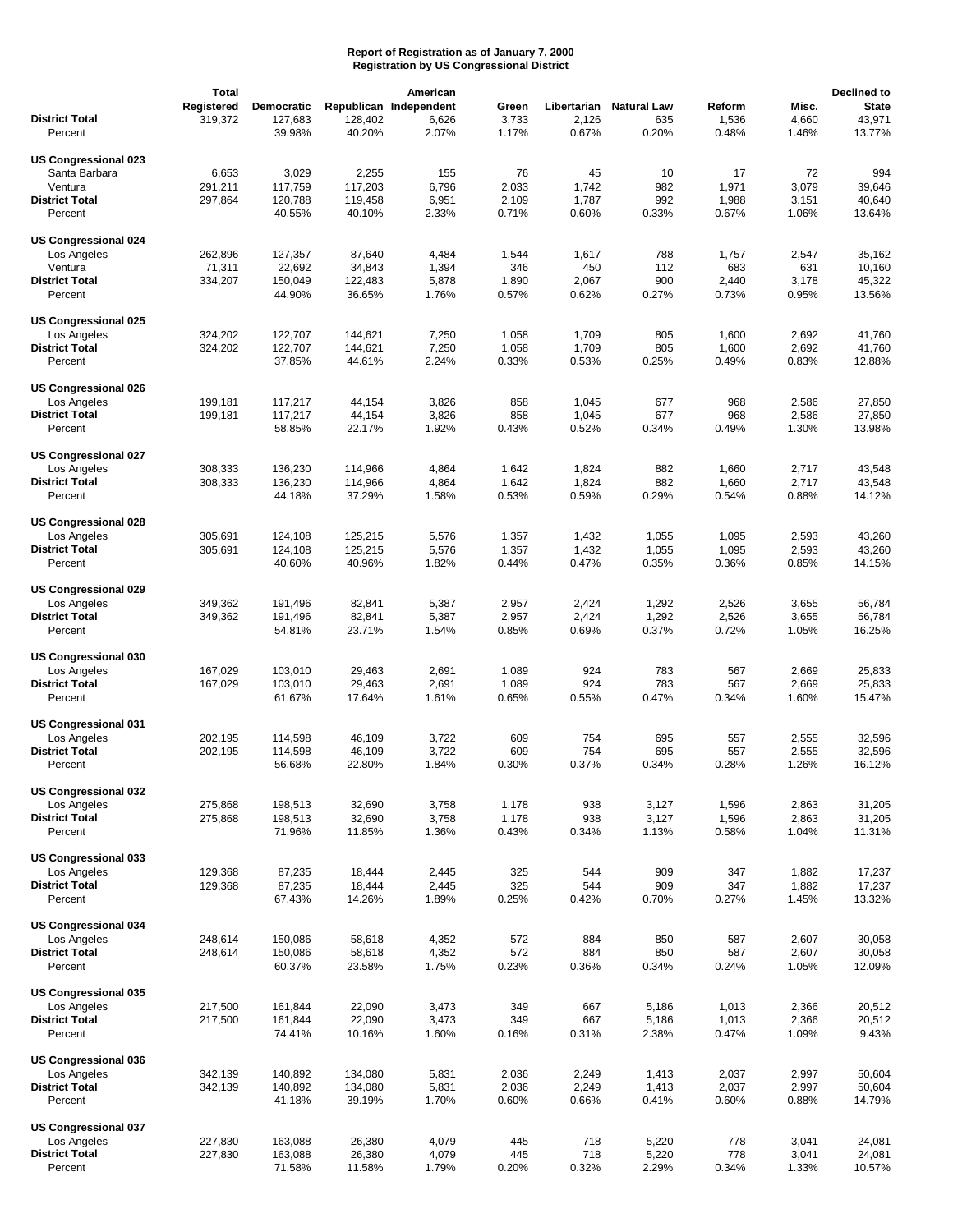|                                          | <b>Total</b> |                   |                    | American               |                |                |                         |        |                | Declined to  |
|------------------------------------------|--------------|-------------------|--------------------|------------------------|----------------|----------------|-------------------------|--------|----------------|--------------|
|                                          | Registered   | <b>Democratic</b> |                    | Republican Independent | Green          |                | Libertarian Natural Law | Reform | Misc.          | <b>State</b> |
|                                          |              |                   |                    |                        |                |                |                         |        |                |              |
| US Congressional 038                     |              |                   |                    |                        |                |                |                         |        |                |              |
| Los Angeles                              | 288,446      | 147,267           | 90,289             | 5,552                  | 1,335          | 1,579          | 1,677                   | 1,125  | 3,072          | 36,550       |
| <b>District Total</b>                    | 288,446      | 147,267           | 90,289             | 5,552                  | 1,335          | 1,579          | 1,677                   | 1,125  | 3,072          | 36,550       |
| Percent                                  |              | 51.06%            | 31.30%             | 1.92%                  | 0.46%          | 0.55%          | 0.58%                   | 0.39%  | 1.07%          | 12.67%       |
|                                          |              |                   |                    |                        |                |                |                         |        |                |              |
| <b>US Congressional 039</b>              |              |                   |                    |                        |                |                |                         |        |                |              |
| Los Angeles                              | 103,887      | 44,887            | 41,592             | 1,714                  | 250            | 480            | 367                     | 368    | 767            | 13,462       |
| Orange                                   | 179,531      | 62,770            | 85,823             | 3,522                  | 550            | 1,121          | 685                     | 1,372  | 948            | 22,740       |
| <b>District Total</b>                    | 283,418      | 107,657           | 127,415            | 5,236                  | 800            | 1,601          | 1,052                   | 1,740  | 1,715          | 36,202       |
| Percent                                  |              | 37.99%            | 44.96%             | 1.85%                  | 0.28%          | 0.56%          | 0.37%                   | 0.61%  | 0.61%          | 12.77%       |
| <b>US Congressional 040</b>              |              |                   |                    |                        |                |                |                         |        |                |              |
| Inyo                                     | 9,466        | 3,402             | 4,579              | 252                    | 55             | 56             | 5                       | 19     | 86             | 1,012        |
| San Bernardino                           | 272,049      | 100,720           | 123,384            | 8,265                  | 793            | 1,646          | 433                     | 2,296  | 2,589          | 31,923       |
| <b>District Total</b>                    | 281,515      | 104,122           | 127,963            | 8,517                  | 848            | 1,702          | 438                     | 2,315  | 2,675          | 32,935       |
| Percent                                  |              | 36.99%            | 45.46%             | 3.03%                  | 0.30%          | 0.60%          | 0.16%                   | 0.82%  | 0.95%          | 11.70%       |
|                                          |              |                   |                    |                        |                |                |                         |        |                |              |
| <b>US Congressional 041</b>              |              |                   |                    |                        |                |                |                         |        |                |              |
| Los Angeles                              | 82,303       | 37,674            | 27,317             | 1,696                  | 252            | 370            | 270                     | 215    | 845            | 13,664       |
| Orange                                   | 47,495       | 12,514            | 27,531             | 829                    | 132            | 234            | 110                     | 375    | 161            | 5,609        |
| San Bernardino                           | 122,815      | 48,608            | 53,806             | 2,651                  | 402            | 532            | 484                     | 458    | 1,144          | 14,730       |
| <b>District Total</b>                    | 252,613      | 98,796            | 108,654            | 5,176                  | 786            | 1,136          | 864                     | 1,048  | 2,150          | 34,003       |
| Percent                                  |              | 39.11%            | 43.01%             | 2.05%                  | 0.31%          | 0.45%          | 0.34%                   | 0.41%  | 0.85%          | 13.46%       |
|                                          |              |                   |                    |                        |                |                |                         |        |                |              |
| <b>US Congressional 042</b>              |              |                   |                    |                        |                |                |                         |        |                |              |
| San Bernardino                           | 233,492      | 119,619           | 78,571             | 5,249                  | 543            | 893            | 636                     | 1,603  | 2,190          | 24,188       |
| <b>District Total</b>                    | 233,492      | 119,619           | 78,571             | 5,249                  | 543            | 893            | 636                     | 1,603  | 2,190          | 24,188       |
| Percent                                  |              | 51.23%            | 33.65%             | 2.25%                  | 0.23%          | 0.38%          | 0.27%                   | 0.69%  | 0.94%          | 10.36%       |
|                                          |              |                   |                    |                        |                |                |                         |        |                |              |
| <b>US Congressional 043</b>              |              |                   |                    |                        |                |                |                         |        |                |              |
| Riverside                                | 272,990      | 98,373            | 130,942            | 6,078                  | 832            | 1,818          | 931                     | 1,783  | 3,042          | 29,191       |
| <b>District Total</b>                    | 272,990      | 98,373            | 130,942            | 6,078                  | 832            | 1,818          | 931                     | 1,783  | 3,042          | 29,191       |
| Percent                                  |              | 36.04%            | 47.97%             | 2.23%                  | 0.30%          | 0.67%          | 0.34%                   | 0.65%  | 1.11%          | 10.69%       |
|                                          |              |                   |                    |                        |                |                |                         |        |                |              |
| <b>US Congressional 044</b>              |              |                   |                    |                        |                |                |                         |        |                |              |
| Riverside                                | 272,238      | 107,915           | 121,878            | 6,051                  | 609            | 1,331          | 591                     | 2,227  | 3,289          | 28,347       |
| <b>District Total</b>                    | 272,238      | 107,915           | 121,878            | 6,051                  | 609            | 1,331          | 591                     | 2,227  | 3,289          | 28,347       |
| Percent                                  |              | 39.64%            | 44.77%             | 2.22%                  | 0.22%          | 0.49%          | 0.22%                   | 0.82%  | 1.21%          | 10.41%       |
|                                          |              |                   |                    |                        |                |                |                         |        |                |              |
| <b>US Congressional 045</b>              |              |                   |                    |                        |                |                |                         |        |                |              |
| Orange<br><b>District Total</b>          | 293,746      | 92,636            | 143,721            | 6,087                  | 1,329          | 2,552          | 1,575                   | 2,333  | 1,587          | 41,926       |
|                                          | 293,746      | 92,636            | 143,721            | 6,087                  | 1,329          | 2,552          | 1,575                   | 2,333  | 1,587          | 41,926       |
| Percent                                  |              | 31.54%            | 48.93%             | 2.07%                  | 0.45%          | 0.87%          | 0.54%                   | 0.79%  | 0.54%          | 14.27%       |
| <b>US Congressional 046</b>              |              |                   |                    |                        |                |                |                         |        |                |              |
| Orange                                   | 160,210      | 72,803            | 57,471             | 3,254                  | 466            | 1,073          | 729                     | 988    | 1,278          | 22,148       |
| <b>District Total</b>                    | 160,210      | 72,803            | 57,471             | 3,254                  | 466            | 1,073          | 729                     | 988    | 1,278          | 22,148       |
| Percent                                  |              | 45.44%            | 35.87%             | 2.03%                  | 0.29%          | 0.67%          | 0.46%                   | 0.62%  | 0.80%          | 13.82%       |
|                                          |              |                   |                    |                        |                |                |                         |        |                |              |
| US Congressional 047                     |              |                   |                    |                        |                |                |                         |        |                |              |
| Orange                                   | 346,801      | 100,012           | 184,053            | 6,057                  | 1,286          | 2,275          | 1,004                   | 2,437  | 1,260          | 48,417       |
| <b>District Total</b>                    | 346,801      | 100,012           | 184,053            | 6,057                  | 1,286          | 2,275          | 1,004                   | 2,437  | 1,260          | 48,417       |
| Percent                                  |              | 28.84%            | 53.07%             | 1.75%                  | 0.37%          | 0.66%          | 0.29%                   | 0.70%  | 0.36%          | 13.96%       |
|                                          |              |                   |                    |                        |                |                |                         |        |                |              |
| US Congressional 048                     |              |                   |                    |                        |                |                |                         |        |                |              |
| Orange                                   | 175,315      | 44,248            | 97,876             | 3,568                  | 612            | 1,094          | 534                     | 1,516  | 573            | 25,294       |
| Riverside                                | 25,802       | 6,375             | 14,983             | 622                    | 57             | 130            | 31                      | 172    | 276            | 3,156        |
| San Diego                                | 145,370      | 44,066            | 70,366             | 3,733                  | 591            | 1,164          | 654                     | 1,557  | 839            | 22,400       |
| <b>District Total</b>                    | 346,487      | 94,689            | 183,225            | 7,923                  | 1,260          | 2,388          | 1,219                   | 3,245  | 1,688          | 50,850       |
| Percent                                  |              | 27.33%            | 52.88%             | 2.29%                  | 0.36%          | 0.69%          | 0.35%                   | 0.94%  | 0.49%          | 14.68%       |
|                                          |              |                   |                    |                        |                |                |                         |        |                |              |
| <b>US Congressional 049</b><br>San Diego | 313,608      | 121,423           |                    | 7,356                  |                |                |                         | 3,868  |                | 53,043       |
| <b>District Total</b>                    | 313,608      | 121,423           | 116,730<br>116,730 | 7,356                  | 2,753<br>2,753 | 3,064<br>3,064 | 3,399<br>3,399          | 3,868  | 1,972<br>1,972 | 53,043       |
| Percent                                  |              | 38.72%            | 37.22%             | 2.35%                  | 0.88%          | 0.98%          | 1.08%                   | 1.23%  | 0.63%          | 16.91%       |
|                                          |              |                   |                    |                        |                |                |                         |        |                |              |
| <b>US Congressional 050</b>              |              |                   |                    |                        |                |                |                         |        |                |              |
| San Diego                                | 221,550      | 107,970           | 65,342             | 4,522                  | 815            | 1,314          | 5,949                   | 1,981  | 1,712          | 31,945       |
| <b>District Total</b>                    | 221,550      | 107,970           | 65,342             | 4,522                  | 815            | 1,314          | 5,949                   | 1,981  | 1,712          | 31,945       |
| Percent                                  |              | 48.73%            | 29.49%             | 2.04%                  | 0.37%          | 0.59%          | 2.69%                   | 0.89%  | 0.77%          | 14.42%       |
|                                          |              |                   |                    |                        |                |                |                         |        |                |              |
| US Congressional 051                     |              |                   |                    |                        |                |                |                         |        |                |              |
| San Diego                                | 349,340      | 103,041           | 168,639            | 7,473                  | 1,584          | 2,653          | 1,828                   | 3,732  | 1,380          | 59,010       |
| <b>District Total</b>                    | 349,340      | 103,041           | 168,639            | 7,473                  | 1,584          | 2,653          | 1,828                   | 3,732  | 1,380          | 59,010       |
| Percent                                  |              | 29.50%            | 48.27%             | 2.14%                  | 0.45%          | 0.76%          | 0.52%                   | 1.07%  | 0.40%          | 16.89%       |
|                                          |              |                   |                    |                        |                |                |                         |        |                |              |
| US Congressional 052                     |              |                   |                    |                        |                |                |                         |        |                |              |
| Imperial                                 | 46,973       | 24,886            | 13,822             | 1,011                  | 66             | 196            | 69                      | 94     | 480            | 6,349        |